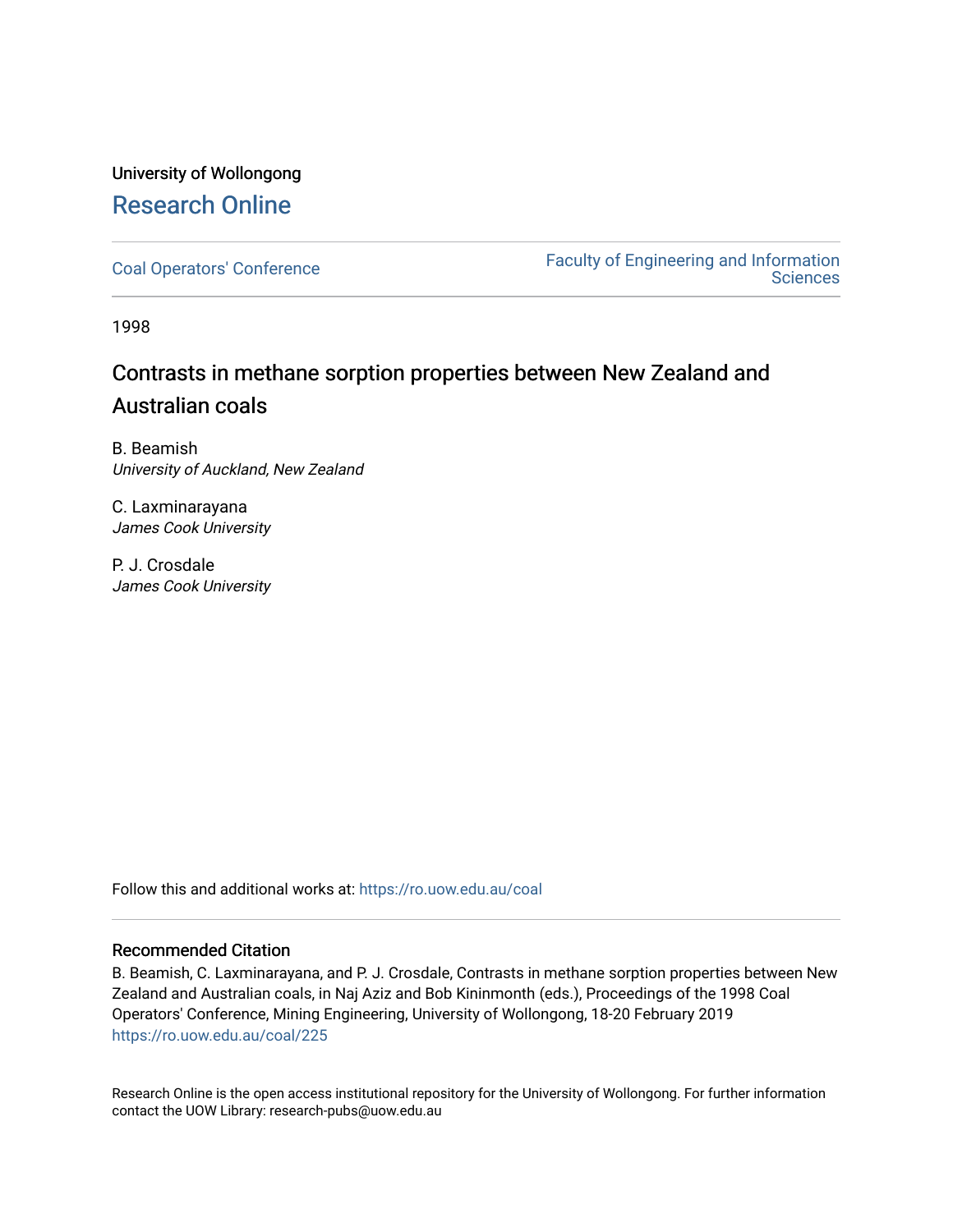# Contrasts in Methane Sorption Properties Between New Zealand and Australian coals

# B Beamish<sup>1</sup>, C Laxminaravana<sup>2</sup> and P J Crosdale<sup>2</sup>

# ABSTRACT

High pressure microbalance investigations have produced results for both New Zealand and Australian coals which show fundamental differences in their methane sorption properties. New Zealand high volatile bituminous C rank coals have a methane adsorption capacity of 38 cc/g(daf) which decreases to a minimum of 23 cc/g(daf) at medium volatile bituminous rank and increases to 31 cc/g(daf) at low volatile bituminous rank. Vitrinite-rich coal samples from Australia display a similar trend, but, the methane adsorption capacity is approximately 8 cc/g higher than for New Zealand coals at low volatile bituminous rank increasing to 20 cc/g higher at high volatile bituminous A rank. From these differences it is implied that New Zealand coals contain a lower proportion of microporosity than Australian coals, most likely due to the presence of volatile components blocking the micropore structure making them unable to sorb as much methane.

## INTRODUCTION

Little published data exists on the methane sorption properties of New Zealand coals, making it difficult to assess the likely potential of both methane recovery from coal seams and resulting emissions from underground mining. Methane adsorption studies were recently conducted on these coals using high pressure microbalances. The same equipment and technique has been used to study Australian coals. This paper compares the results obtained for coals from both countries and assesses the influence of coal rank and type on methane adsorption capacity.

# **EXPERIMENTAL**

#### Coal samples

The New Zealand coal samples studied were obtained from the Coal Research Ltd sample bank in Wellington, New Zealand. Two sets of samples were analysed:

- 1. a rank suite of run-of-mine coals covering the range from high volatile bituminous C to low volatile bituminous (Table I); and
- 2. a lithotype suite of high volatile bituminous C rank from the Greymouth Coalfield (Table I). This lithotype suite is distinguished by increasing amounts of vitrain bands present: bright non-banded (752-5), bright <25% vitrain (55/382), bright 25-30% vitrain (55/381) and pure vitrain (752-8). All New Zealand coal samples were supplied as splits from samples prepared for proximate analysis.

The Australian coal samples were obtained from underground in-seam borehole cores in the Sydney Basin and vertical surface boreholes from across the Bowen Basin. Bright, vitrinite-rich fractions covering the rank range from high volatile bituminous A to low volatile bituminous (Table I), were used for direct comparison in this study, as the New Zealand coals are predominantly vitrinite-rich with subordinate amounts of liptinite. To show the effects of coal type, two Australian inertiniterich, high volatile bituminous A rank samples (Table I) were also analysed for comparison with the New Zealand high volatile bituminous coal type suite. The Australian samples were crushed to <212 mm and a separate split of this product was used

<sup>1</sup> Department of Geology, The University of Auckland, Private Bag 92019, Auckland, New Zealand

<sup>2</sup> Coalseam Gas Research Institute, School of Earth Sciences, James Cook University , Townsville, Queensland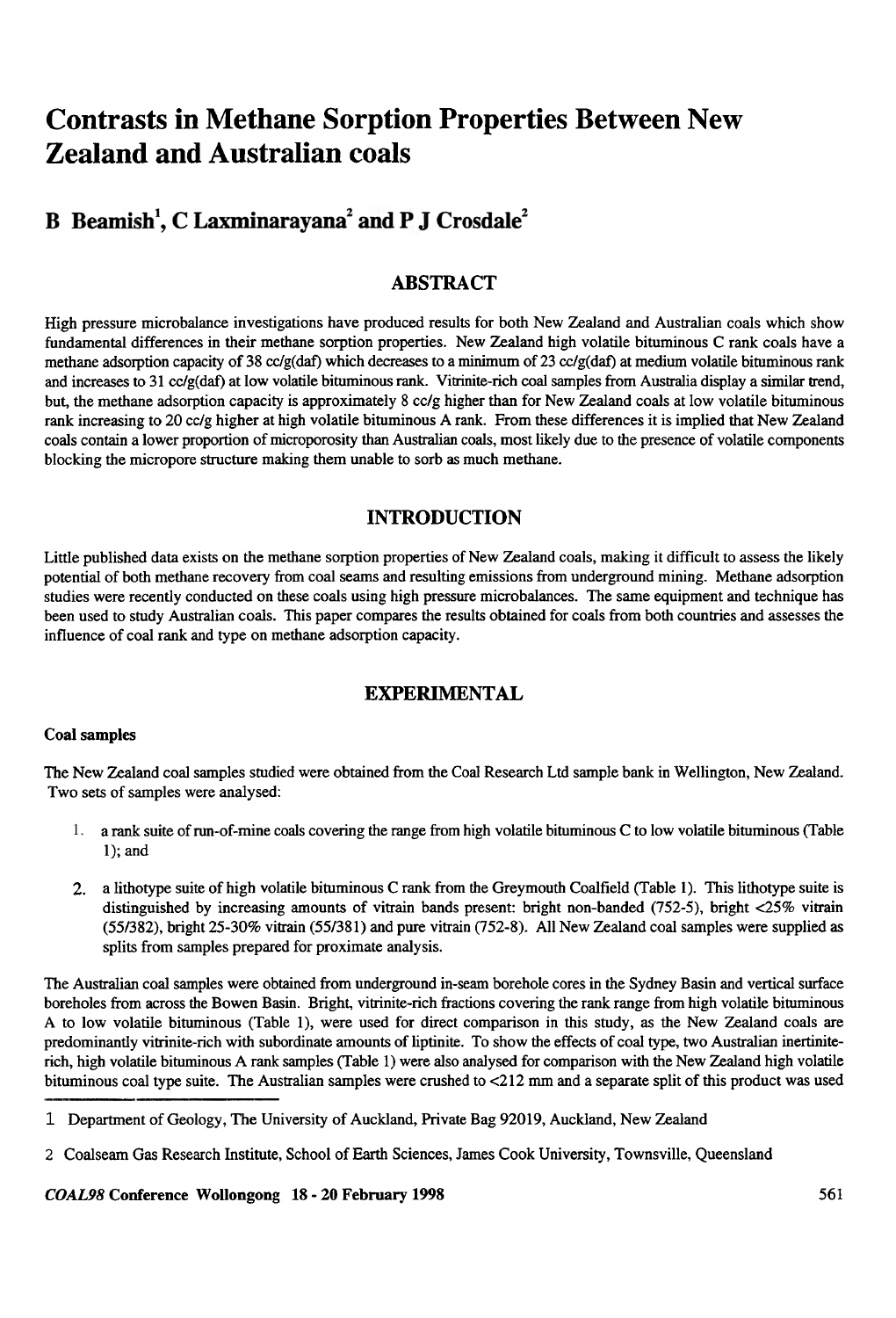for thennogravimetric proximate analysis (Beamish, 1994).

| Table 1 - Coal properties and Langmuir volumes for New Zealand and Australian coals |                                |                    |                                               |                                  |                     |  |  |  |
|-------------------------------------------------------------------------------------|--------------------------------|--------------------|-----------------------------------------------|----------------------------------|---------------------|--|--|--|
| Sample No.                                                                          | Moisture<br>$(\% , \text{ar})$ | Ash<br>$(\%$ , db) | Volatile<br>$matter(% \theta)$ matter(%, daf) | Langmuir<br>volume(cc/g,<br>daf) | <b>ASTM</b><br>Rank |  |  |  |
| <b>New Zealand coal rank suite</b>                                                  |                                |                    |                                               |                                  |                     |  |  |  |
| 54/920                                                                              | 5.6                            | 9.3                | 45.7                                          |                                  | hvCb                |  |  |  |
| 54/921                                                                              | 4.5                            | 3.1                | 42.8                                          | 34.8                             | hvCb                |  |  |  |
| 54/804                                                                              | 4.9                            | 2.6                | 39.6                                          | 32.1                             | hvCb                |  |  |  |
| 53/680                                                                              | 2.7                            | 4.1                | 41.5                                          | 30.2                             | hvBb                |  |  |  |
| 54/918                                                                              | 2.5                            | 4.                 | 44.                                           | 30.3                             | hvBb                |  |  |  |
| 55/508                                                                              | 3.2                            | 2.                 | 38.9                                          | 30.                              | hvBb                |  |  |  |
| 55/617                                                                              | 1.4                            | 1.6                | 33.2                                          | 25.5                             | hvAb                |  |  |  |
| 54/800                                                                              | 0.8                            | 14.4               | 30.5                                          | 23.                              | mvb                 |  |  |  |
| 57/205                                                                              | 0.7                            | 9.6                | 27.8                                          | 25.6                             | mvb                 |  |  |  |
| 54/923                                                                              | 0.7                            | 8.0                | 21.8                                          | 31.1                             | lvb                 |  |  |  |
| New Zealand high volatile bituminous C coal type suite (see text for descriptions)  |                                |                    |                                               |                                  |                     |  |  |  |
| $752 - 8$                                                                           | 7.8                            | $\mathcal{A}$      | 37.2                                          | 39.8                             | hvCb                |  |  |  |
| 55/381                                                                              | 6.6                            | 3.4                | 40.1                                          | 41.9                             | hvCb                |  |  |  |
| 55/382                                                                              | 5.9                            | 1.3                | 42.9                                          | 39.2                             | hvCb                |  |  |  |
| $752 - 5$                                                                           | 6.0                            | 1.2                | 46.6                                          | 35.4                             | hvCb                |  |  |  |
| Australian vitrinite-rich coal rank suite                                           |                                |                    |                                               |                                  |                     |  |  |  |
| G102/14CTBR                                                                         | 5.4                            | 0.5                | 33.                                           | 46.3                             | hvAb                |  |  |  |
| G102/15CTBR                                                                         | 5.4                            | $\cdot$ .2         | 34.6                                          | 46.0                             | hvAb                |  |  |  |
| <b>NM1-04BR</b>                                                                     | 1.6                            | 9.4                | 27.4                                          | 38.6                             | mvb                 |  |  |  |
| <b>NM1-21BR</b>                                                                     | $.5\,$                         | 5.3                | 22.0                                          | 38.1                             | mvb                 |  |  |  |
| <b>PH1-03BR</b>                                                                     | 1.5                            | 16.2               | 19.0                                          | 38.0                             | mvb                 |  |  |  |
| <b>RS1-02BR</b>                                                                     | 1.2                            | 3.8                | 18.1                                          | 38.0                             | <b>lvb</b>          |  |  |  |
| <b>SM1-05BR</b>                                                                     | 1.4                            | 6.6                | 15.0                                          | 39.4                             | lvb                 |  |  |  |

Australian high volatile bituminous A inertinite-rich coal types

COAL98 Conference Wollongong 18 - 20 February 1998 562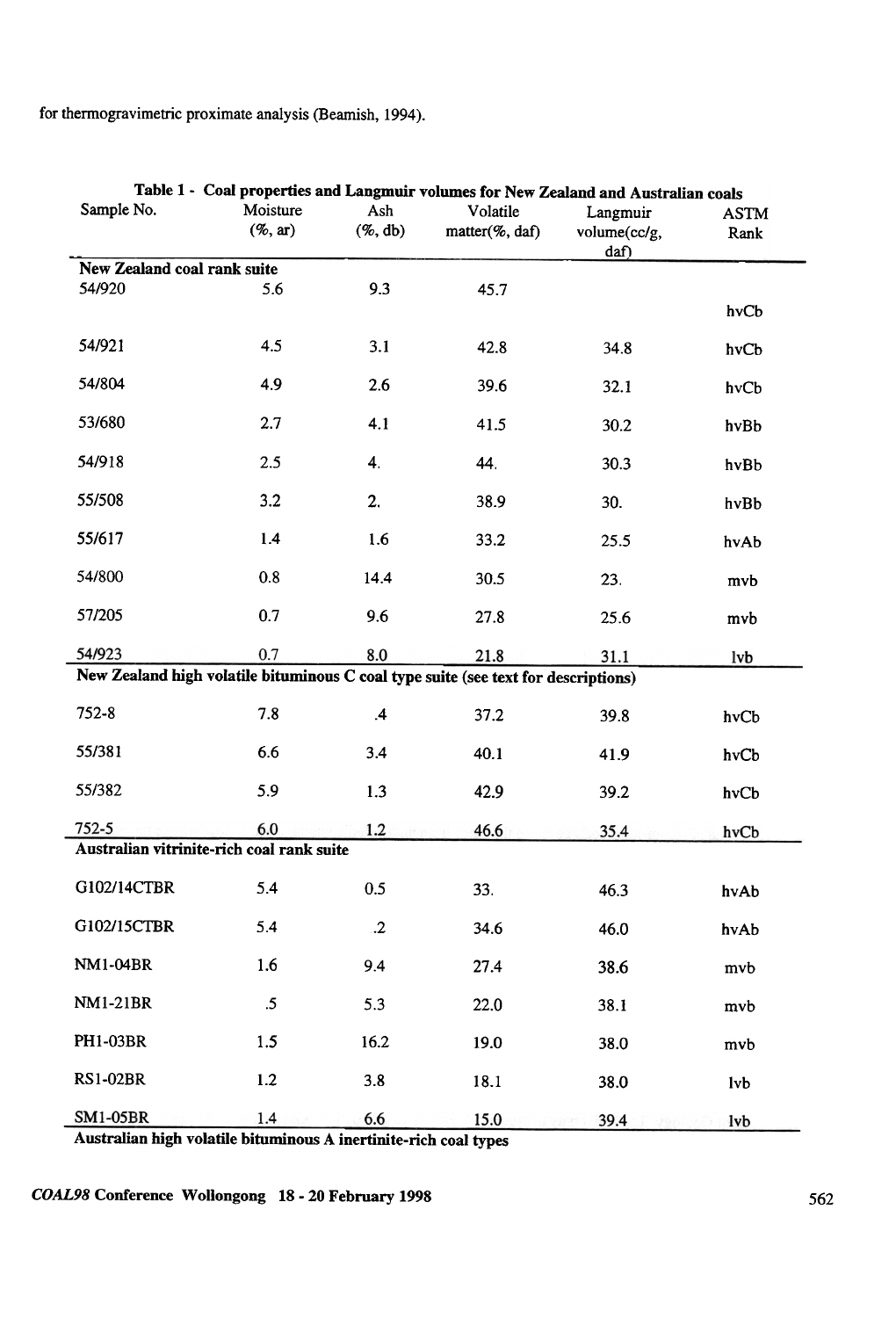| G102/14CTDU | ົ<br>J.J | 0.0    | 30.1 | 38.2 | hvAb |
|-------------|----------|--------|------|------|------|
| G102/15CTDU | J.J      | L 2. 1 | 34.I |      | hvAb |

#### Methane adsorption determinations

High pressure microbalances were used to measure the methane adsorption by the samples. All coals were initially dried to avoid effects of moisture and enable direct comparisons of the maximum methane adsorption capacities (Langmuir volumes as determined from the Langmuir equation) of each coal. Methane volumes adsorbed at approximately, 0.5, 1.0,2.0,3.0,5.0, 7.0, and 9.0 MPa were recorded. Calculations used to determine the methane adsorbed are reported in Crosdale and Beamish (1995).

### RESULTS AND DISCUSSION

A comparison of the Langmuir volumes of the two suites of coals is shown in Figure I, plotted against volatile matter (%, daf). There is a pronounced minimum in methane adsorption capacity (Langmuir volume) at medium volatile bituminous rank for both Australian and New Zealand coals. This minimum is quite sharp for the New Zealand coals, but appears to be rather broad for the Australian coals. There is a shift in the position of the minimum (based on volatile matter), which is partly real and partly due to the New Zealand coals having a higher volatile matter content than Australian coals for any given rank (based on vitrinite reflectance). The shift in position of the minimum in Fig. I, which is partly real and partly due to the New Zealand coals having a higher volatile matter content than Australian coals of equivalent rank should be noted.



Fig. 1 -Variation in Langmuir methane volumes for Australian and New Zealand coals. Both suites of coal show a minimum in Langmuir volume at medium volatile bituminous rank

The Australian coal trend is very similar to that obtained by Griffith and Hirst ( 1944 ) for coal internal surface areas, whereas the New Zealand coal trend is similar to that obtained by Kini (1964). In absolute terms the Australian coals at high volatile bituminous rank adsorb as much as 20 cc/g more methane than the New Zealand coals. This difference in adsorption capacity

COAL98 Conference Wollongong 18 - 20 February 1998 563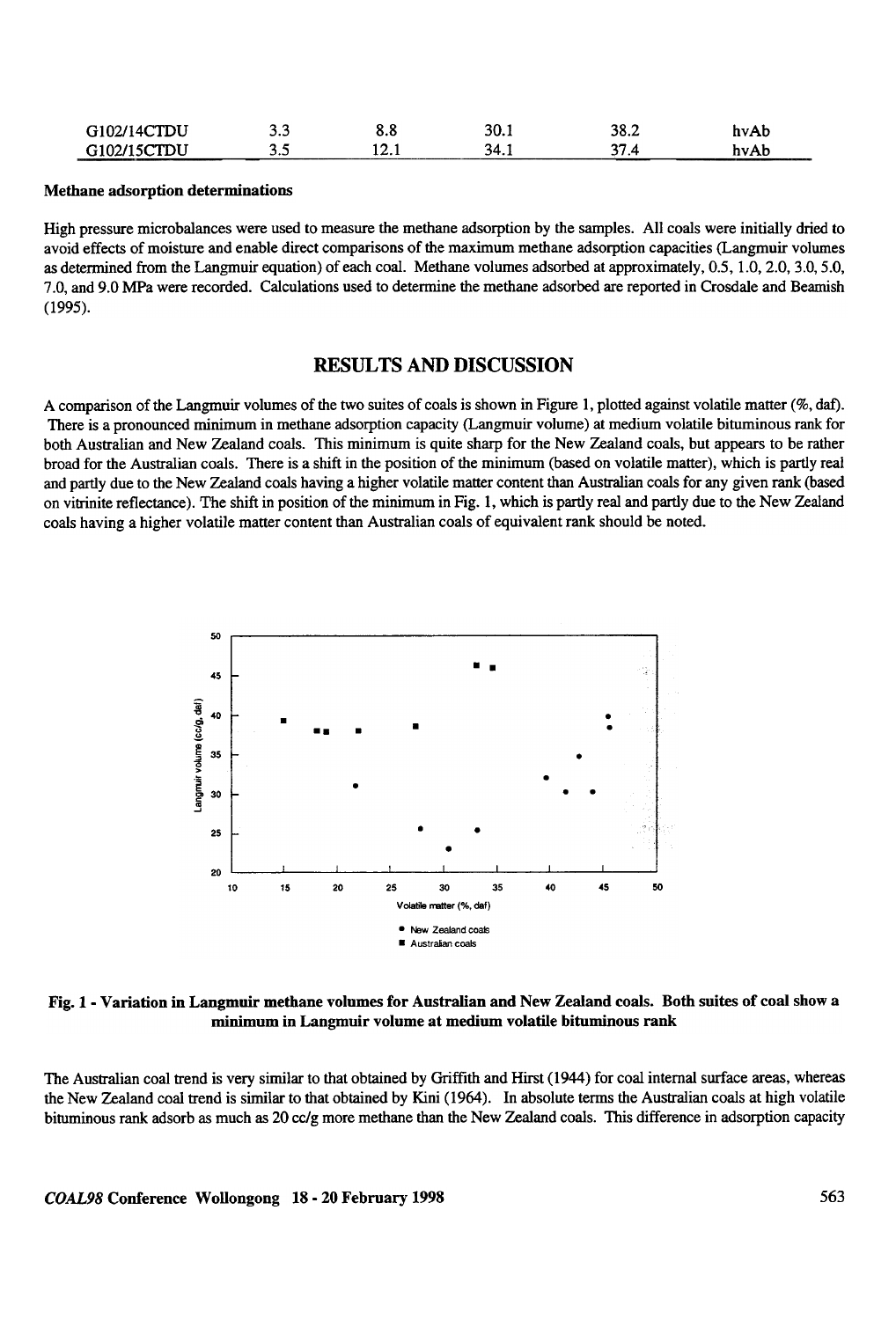appears to decrease with increasing rank, such that at low volatile bituminous the difference is as much as 8 cc/g. Measured  $\overrightarrow{CO}$ , internal surface areas for these coals are 70 m<sup>2</sup>/g for the New Zealand high volatile bituminous A rank coal (Clemens, Matheson

and Rogers, 1991) and 200 m<sup>2</sup>/g for a similar rank coal from the Sydney Basin.

A direct implication of this difference in adsorption capacity between the Australian and New Zealand coals of equal rank is that lower gas contents could be expected for New Zealand coals at equivalent depths. Gas contents as high as 10 cc/g have been recorded for New Zealand high volatile bituminous coals at depths of 700 m. The same gas contents are found in high volatile bituminous Australian coals at depths as shallow as 130 m in the Bowen Basin and 400 m in the Sydney Basin. Conversely, New Zealand coals with equivalent gas contents to Australian coals would have substantially higher seam pressures. This has serious consequences for trying to apply gas content threshold limits to New Zealand conditions.

There is a general increase in the methane adsorption capacity of the high volatile bituminous C New Zealand coal with increase in vitrain content, ranging from 35.4 cc/g to 41.9 cc/g (Table I). A similar relationship exists for the high volatile bituminous A Australian coal, which ranges from 37.4 cc/g to 46.0 cc/g for one lithotype pair, and 38.2 to 46.3 cc/g for the other (Table I).

It is well documented that the majority of the methane adsorption takes place in the micropores of the coal. The observed decrease in methane adsorption capacity from high volatile bituminous C to medium volatile bituminous rank has been attributed to "plugging" of the micropore system by "low boiling" hydrocarbon constituents (Thomas and Damberger, 1976). As coalification continues, cracking of the occluded oils during debituminization re-opens the micropore system increasing the availability of adsorption sites (Levine, 1993). Levine (1991) also points out experimental and field evidence indicating that methane adsorption capacity of coal is diminished by the presence of entrapped oils. He states that, "Hypothetically, molecules of occluded volatile constituents occupy molecular sites that would otherwise be accessible to methane, thus decreasing the methane sorption capacity". Toda et al. (1971) came to a similar conclusion suggesting that the decrease in micropore volume was strongly influenced by the concentration of hydrogen atoms bound directly to carbon atoms on the pore walls. The marked contrast in the methane adsorption capacity between the New Zealand and Australian coals in the high volatile bituminous rank (Figure I) support this view, with the New Zealand coals for a given rank having a higher volatile component.

While both coal type suites showed the same trend of increasing methane adsorption capacity with increasing vitrain content (Table I), the mechanisms for the trends appears to be different. The New Zealand coal type suite shows a consistent decrease in volatile matter with increasing vitrain content, and hence the increase in methane adsorption as discussed above. However, the Australian coal type suites shows a consistent increase in volatile matter content with increasing vitrain content. In this case the difference is due to a greater increase in the proportion of the macropores present in the coal, not a loss of micropores.

### **CONCLUSIONS**

The methane adsorption capacity of New Zealand coals is much less than Australian coals. At low volatile bituminous rank the difference is 8 cc/g and increases to 20 cc/g at high volatile bituminous A. These differences are primarily due to decreased microporosity in the New Zealand coals from the presence of volatile components blocking the micropore structure. The same mechanism accounts for the rapid decrease in methane adsorption capacity from high volatile bituminous C to a minimum at medium volatile bituminous rank for the New Zealand coals. The Australian coals show a similar trend, but the decrease is not as rapid.

Coal type also shows a significant effect on the methane adsorption capacity of the high volatile bituminous coals from both countries. Generally, there is an increase in methane adsorption capacity with increase in vitrain content of the coal. However, the mechanism for this increase is different for New Zealand coals compared to Australian coals. The New Zealand coal type trend is controlled by the presence of volatile components producing a similar effect to the rank trend, whereas the Australian coal trend is a result of increased macroporosity relative to microporosity in the coal.